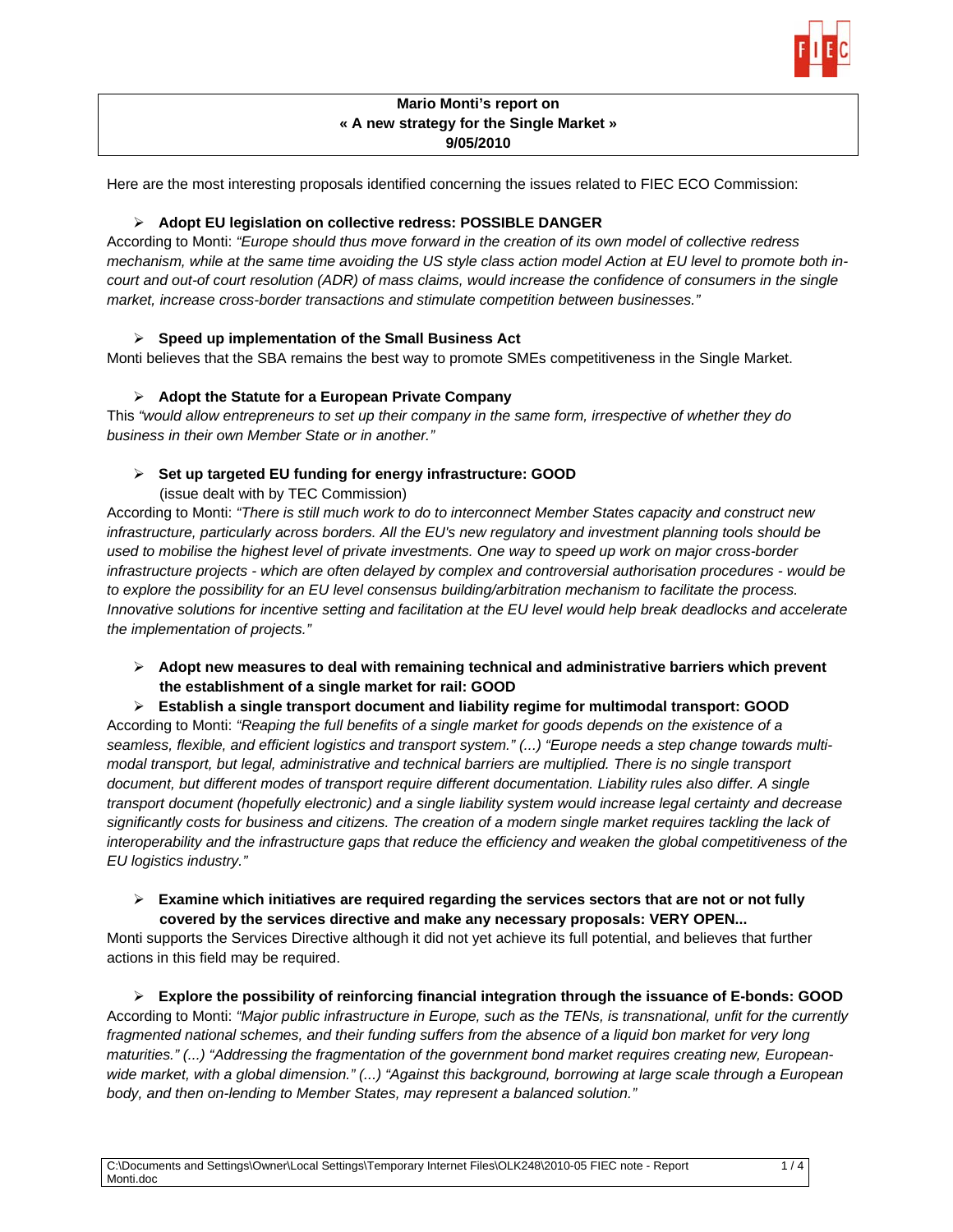

#### ¾ **Facilitate the combination of PPPs with the use of structural funds: GOOD**

Monti recognises that physical infrastructure (transport connections, electricity grids, electronic communications and water networks) are key to ensuring territorial cohesion and that the EU plays a central role in developing the TENs. Moreover *"Planning, financing and management of infrastructure projects take place predominantly along national lines. » (...) "The cross-border infrastructure gap is becoming more acute in Europe. On the one hand, bottlenecks still exist within the single market, notably in the new Member States. On the other hand, new infrastructure must be put in place if Europe wants to accelerate the transition to a green, knowledge-based economy. » (...) "One way to address the problem is to explore all combinations between public and private funding, including a wider use of innovative source of financing, such as user charges. The reduced fiscal space available for governments will naturally enhance the importance of public-private partnerships as a delivery tool for infrastructure investments. Facilitating the combination of public-private partnerships with the use of structural funds will be crucial in this respect. »* 

## ¾ **Examine whether an ad-hoc European regulatory framework would be needed to encourage longterm investors' focus on infrastructure projects: GOOD**

According to Monti: *"Another option is to improve the incentives for long term investors (financial institutions with a public mandate but also private investors, including pension funds) to direct their resources to long term infrastructure projects. » (...) "Recent innovative experiences, such as the €1.5 billion Marguerite fund bringing together the European Investment Bank and the public financial institutions of six Member States are a good starting point. A reflection should be made on whether an ad hoc European legal framework should be developed*  for long term investors, with a view to encouraging their focus on infrastructure investments, while taking into *account their specific characteristics and the variety of actors within such class of investors."* 

# ¾ **Provide maximum legal security as regards competition policy in the area of infrastructure investment and financing: GOOD?**

# ¾ **Further increase the flexibility of the State aid rules applicable to financial compensation: GOOD?**

According to Monti: *"There is room to strengthen the general approach adopted in 2005 in the package of measures to increase the legal certainty about financial compensation paid for to a large number of small, often local, public services, which has been welcomed by a wide range of stakeholders. The Commission should examine, on the basis of the findings of its ongoing assessment of the package, all possibilities to further increase the flexibility of the rules applicable to financial compensation, including through an increase of the thresholds*  and/or through expanding the list of activities for which compensation does not have to be notified irrespective of *the amounts involved. »* 

## ¾ **Review the public procurement rules with a view to aligning them with the rules on compensation: GOOD?**

According to Monti: *"As regards the application of EU rules to the selection of the provider similar concerns have been expressed concerning the lack of legal certainty and flexibility and the administrative burden created by the EU public procurement rules. However, in the area of public procurement the Commission has not yet taken an initiative similar to the package adopted regarding financial compensation. Given the very positive overall* response to the state aid package, the Commission should review the procurement rules with a view to aligning *them with the rules on compensation in order to ensure a consistent approach concerning small services of general economic interest. »*

# ¾ **Re-think public procurement policy to make it simpler, more effective, and less onerous for national and local authorities; Strengthen SMEs participation by applying the Small Business Act Code of Conduct: POSSIBLE DANGER**

According to Monti: *"The Commission has launched an across the- board evaluation of the 2004 public procurement directives, as a basis for future reform. A re-think of the policy seems well-warranted, first of all in order to simplify, continue to modernise and sharpen public procurement rules." (...) "Reforming public procurement should be an opportunity to address teething problems of complexity, administrative burden and SME-unfriendliness. » (...) "Member States should make extensive use of the Code of Best Practices, adopted as part of the Small Business Act to improve SMEs access to public procurements. »*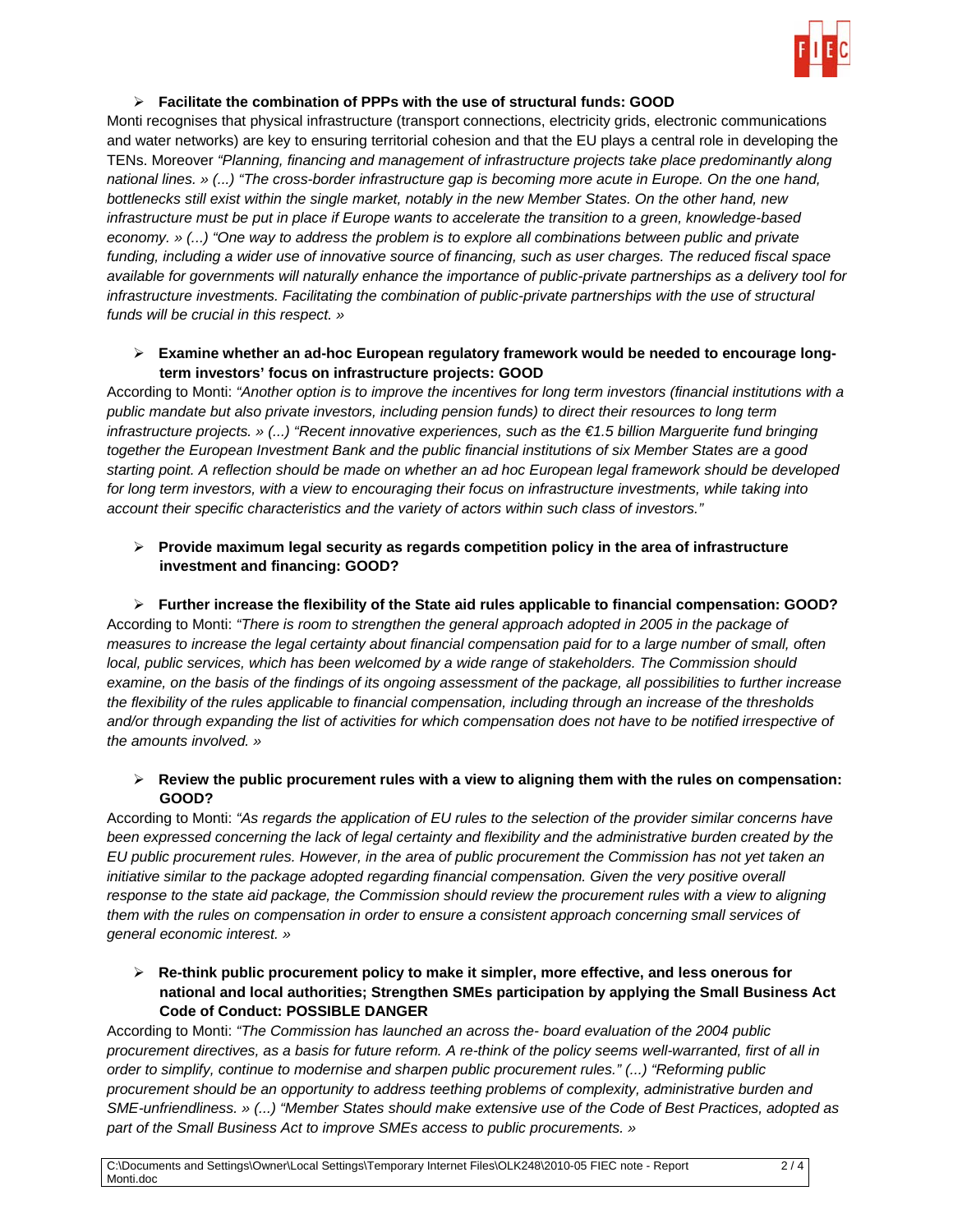

# ¾ **Clarify the rules applicable to "in-house" provision: POSSIBLE DANGER**

According to Monti: *"EU procurement rules are perceived as restricting the ability of municipalities to provide services to citizens in the form they prefer or traditionally privilege. This is the case for instance, where they would like the "in-house" provision of services or the establishment of public-public cooperation.* » (...) « Some further *clarification on the concept of "in-house" would be beneficial based on recent ECJ case law. All the margins available under the WTO Government Procurement Agreement should be used to expand the scope of action for public authorities. Allowing the use of the negotiated procedure with prior publication as a standard procedure in the "classical sector" could help greatly. This could also include applying to contracting authorities (especially local ones) the more flexible regime of the 'utilities' directive relating to qualification lists. »*

### ¾ **Make public procurement work for innovation, green growth and social inclusion by imposing specific mandatory requirements: POSSIBLE DANGER**

According to Monti: *"EU rules are perceived as not forthcoming enough in encouraging or even requiring that public purchases support broader policy goals, such as climate change, innovation, gender equality employment or social inclusion goals. » (…) « There is probably room for a greater use of public procurement as a tool to achieve policy objectives set out at EU level. Public purchase can be a boost for innovative products and technologies in the area of climate change and energy. It may give a push to research and innovation, promote social cohesion and help meet the poverty reduction and employment objectives set out in the Strategy. Harnessing public procurement towards these goals would require assessing the possibility to impose mandatory requirements relating to policy objectives set out above in the Public procurement directives. Greater clarity regarding concrete operationalisation of the requirements should be provided through legislation based on delegated acts. »* 

# ¾ **Reform VAT rules in a single market friendly way: POSSIBLE DANGER**

According to Monti: *"Variation in VAT rates affect capital and trade movements, at least in the short – medium term, and are therefore relevant for the functioning of the single market. In a context of a trend towards increasing consumption taxes, coordination of policies directed at raising standard VAT rates or limiting the application of reduced VAT rates may be beneficial."*

¾ **Develop the area of environmental taxation in the broader context of tax policy and their impact on growth and employment: GOOD?** 

Monti believes that environmental taxation is likely to play a key role in the future. The idea would namely be to relieve the tax burden on labour.

# ¾ **Evaluate the potential impact on EU regions of the relaunch of the single market: GOOD**

According to Monti: *"The Commission Europe2020 Strategy confirms that cohesion policy is anchored into the broader long term policy priorities for the Union and that the structural funds are one of the main delivery channels*  for the strategy goals, including social inclusion. As the debate on the future of EU cohesion policy is entering into *an active phase, it is worth reflecting also an analysis on the territorial implications of the planned relaunch of the single market."* Moreover, *"Cohesion policy will continue to play a key role for upgrading the infrastructure of new Member States, which is essential to ensure the interconnection of the single market."*

## ¾ **Introduce a conditionality clause in Structural Funds to reward the Member States most disciplined in transposing single market directives: GOOD**

According to Monti: *"One idea would be to set aside at the start of the programming period of a performance*  reserve, for example equal to 1% of the cohesion budget for each Member States. This reserve would be allocated to Member States based on an objective indicator of their transposition performance, such as the notifications of *transposition measures for single market directives. The Member State would then allocate the funds to its best performing programmes."*

# ¾ **Tighten up rules preventing the use of structural funds in support of company re-location: POSSIBLE DANGER?**

According to Monti: *"In the cohesion policy regulations for the next programming period, some attention should be given to tighten up anti-relocation rules, and appropriate channels should also be ensured to coordinate the use of EU cohesion funding and the authorisation of state aid support in favour of the same company."*

C:\Documents and Settings\Owner\Local Settings\Temporary Internet Files\OLK248\2010-05 FIEC note - Report Monti.doc